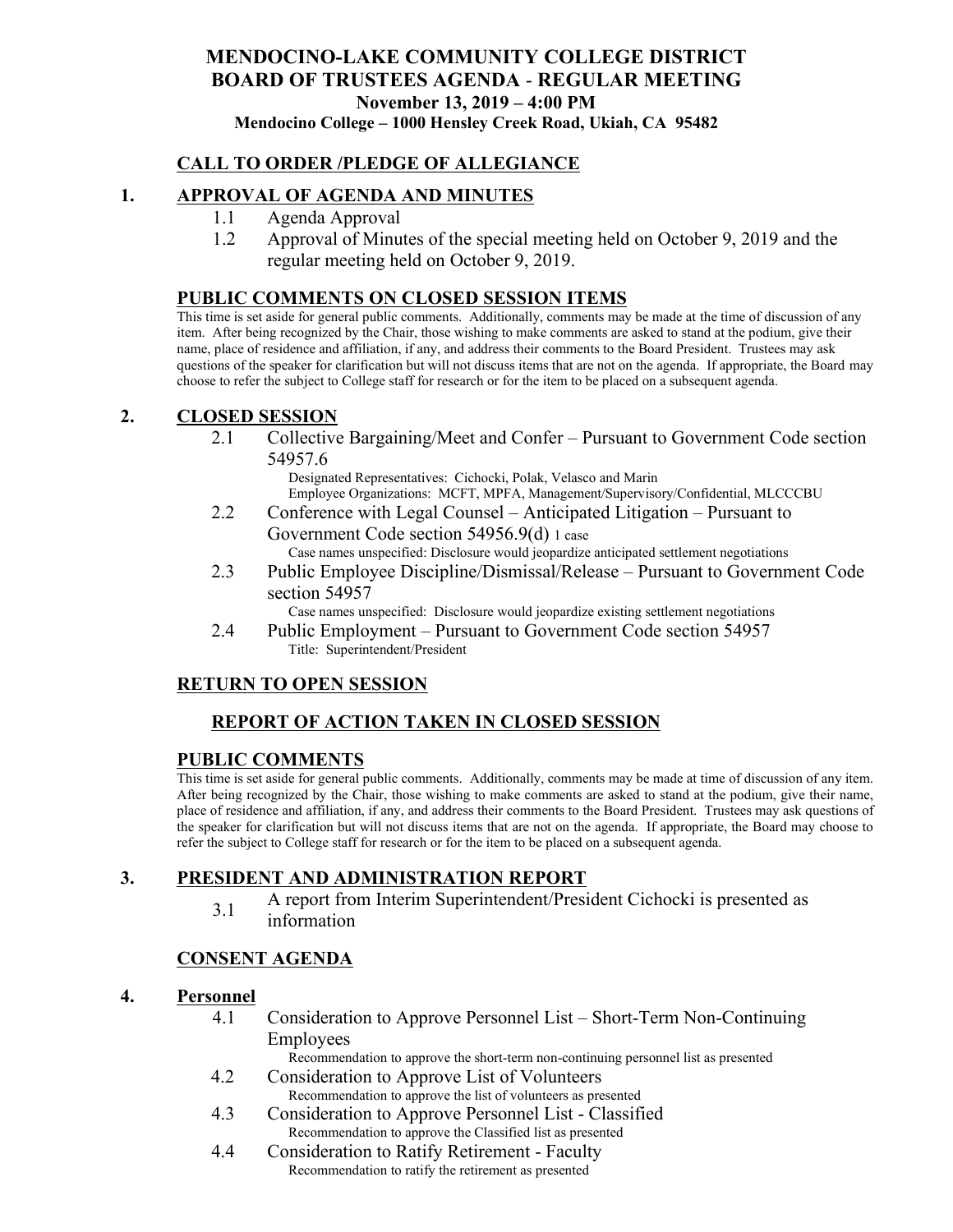- 4.5 Consideration to Approve the Management/Confidential/Supervisory Tentative Meet and Confer Agreement, 2019/20 Recommendation to ratify the 2019/20 Tentative Agreement between the Mendocino-Lake Community College District and the Management Team as presented
- 4.6 Consideration to Approve the Vice President Salary Schedule 2019/20 Recommendation to ratify the 2019/20 salary schedule for the Vice Presidents as presented

#### **5. Other Items**

- 5.1 Fiscal Report as of September 30, 2019
- Recommendation to accept the report as presented 5.2 Donations
	- Recommendation to accept the donated items as presented
- 5.3 Sale of Surplus Property Recommendation to authorize the sale of the surplus property as presented
- 5.4 Quarterly Fiscal Status Report AB 2910 Recommendation to accept the report as presented

## **6. INFORMATIONAL/ACTION ITEM**

6.1 Superintendent/President Search An update from the ad-hoc committee will be presented with possible action to be determined at the meeting.

## **7. ACTION ITEMS**

- 7.1 Establishment of Student Financial Aid Fund (Fund 74) and General Obligation Bond Debt Service Fund (Fund 44) in the Mendocino County Office of Education and County of Mendocino Financial Systems – Resolution 11-19-01 Recommendation to adopt resolution 11-19-01 as presented
- 7.2 Board Policies and Revisions Second Reading Recommendation to approve the board policy as presented

## **8. BIG PICTURE**

Collegiality and Leadership: The Role of the Academic Senate in Participatory Governance

A presentation by Catherine Indermill, Academic Senate President

## **9. INFORMATIONAL ITEMS AND REPORTS**

- 9.1 Institutional Self Evaluation Report (ISER)
	- A draft of the ISER report is presented for review and discussion
- 9.2 Health Benefits Update 2018/19
	- An update of the health benefits account is presented as information
- 9.3 Mendocino College Foundation, Inc. Mendocino College Foundation informational report
- 9.4 Constituent Group Reports Reports from constituent groups are presented as information
- 9.5 Board Policy Additions and Revisions First Reading Revisions and additions to Board policies are presented for information and review
- 9.6 Board Policy Deletions First Reading Policies for proposed deletion are presented for review
- 9.7 College and Careers Access Pathways (CCAP) Partnership Agreement First Reading

The CCAP partnership agreement is presented for information and review

9.8 Integrated Timeline

The integrated timeline is shared with the board as information

## **10. TRUSTEE COMMUNICATIONS**

- 10.1 2019/20 Board Goals and Priorities
	- 2019/20 Board goals and priorities established October 9, 2019 are presented as information
- 10.2 Trustee Reports